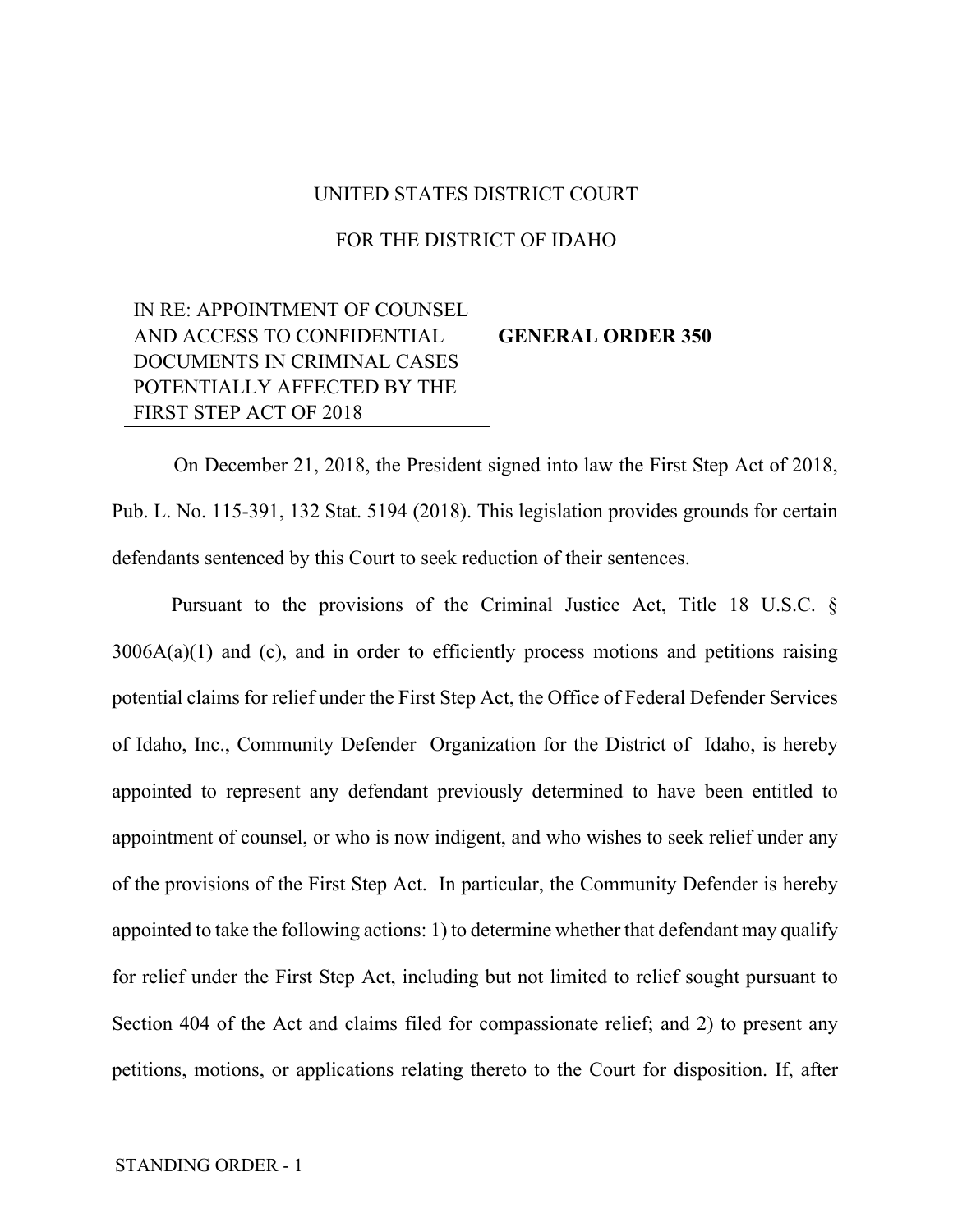preliminarily screening any First Step Act case, the Community Defender identifies a prohibitive conflict that would prevent CDO representation of a client, or other good cause supports appointment of outside counsel, the CDO shall inform the judge and request appointment of counsel from the Criminal Justice Act Panel.

The U.S. Probation Office for the District of Idaho is authorized to disclose Presentence Investigation Reports, Statements of Reasons, and Judgments to the Community Defender Organization and the United States Attorney's Office (USAO) for the purpose of determining eligibility for relief under the First Step Act. The CDO shall provide the Presentence Investigation Report, Statement of Reasons, and Judgment to any subsequently appointed or retained counsel. In accordance with the policy of the Federal Bureau of Prisons, no Presentence Investigation Reports or Statements of Reasons shall be provided to inmates.

The Clerk's Office for the District of Idaho is authorized to disclose to the Community Defender, appointed counsel, and/or the USAO, documents from a defendant's case file that are not otherwise available through the judiciary's Public Access to Court Electronic Records ("PACER") service, to allow counsel to determine the defendant's eligibility for relief, the extent of relief, and any conflicts. Specifically, the Clerk's Office may disclose U.S.S.G. § 5K l .1 motions and orders, motions and orders related to Fed. R. Crim. P. 35, plea agreements, charging documents, notices of enhancement under 21 U.S.C. § 851, transcripts available pursuant to Judicial Conference policy, verdicts, orders related to U.S.S.G. Amendment 505, and motions under 28 U.S.C. § 2255. The Community Defender may not distribute such documents except to subsequently appointed